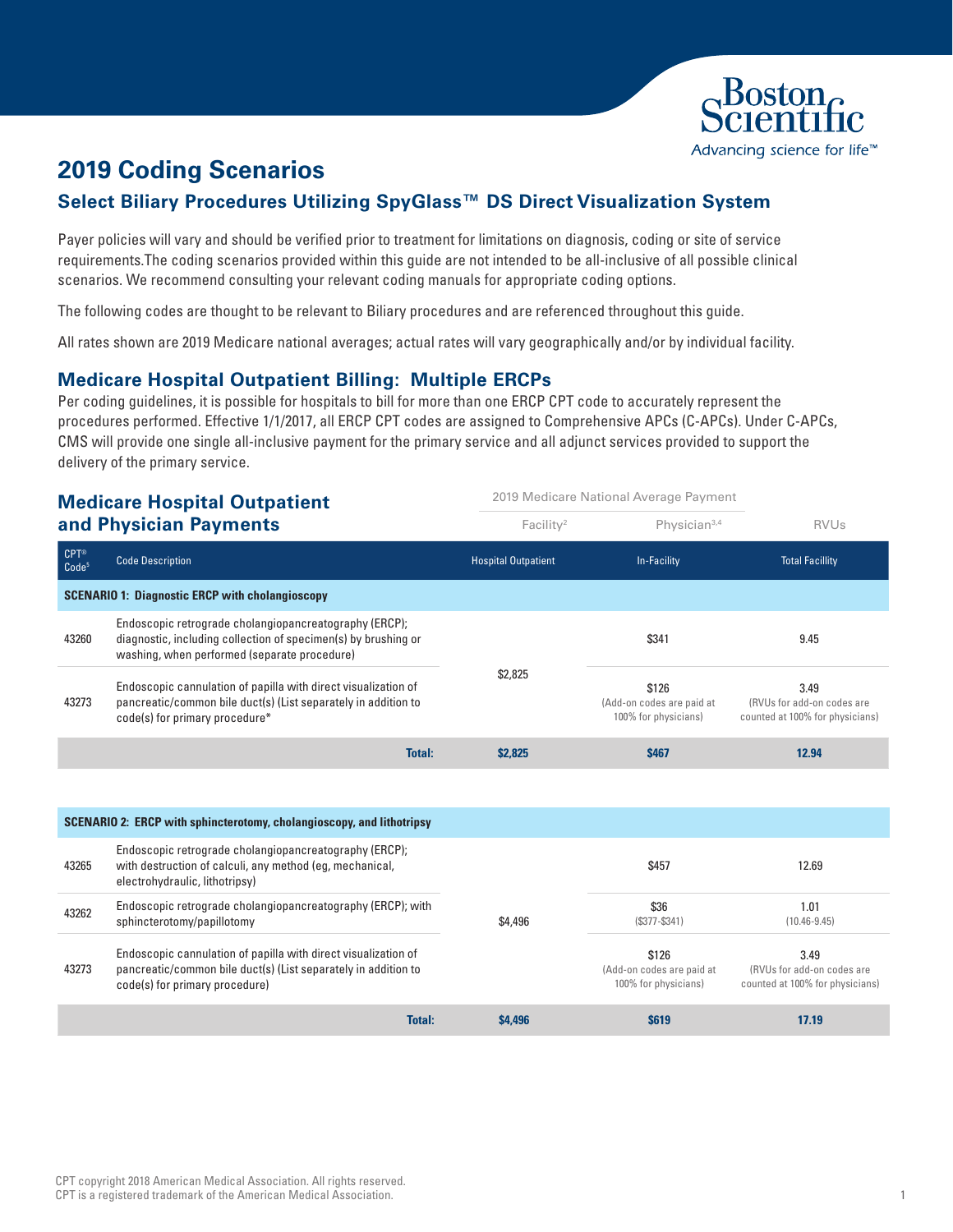2019 Medicare National Average Payment

|                                  |                                                                                                                                                                               | Facility <sup>2</sup>      | Physician <sup>3</sup>                                     | <b>RVUs</b>                                                           |
|----------------------------------|-------------------------------------------------------------------------------------------------------------------------------------------------------------------------------|----------------------------|------------------------------------------------------------|-----------------------------------------------------------------------|
| <b>CPT®</b><br>Code <sup>5</sup> | <b>Code Description</b>                                                                                                                                                       | <b>Hospital Outpatient</b> | In-Facility                                                | <b>Total Facillity</b>                                                |
|                                  | <b>SCENARIO 3: ERCP with sphincterotomy, cholangioscopy, and biopsy</b>                                                                                                       |                            |                                                            |                                                                       |
| 43262                            | Endoscopic retrograde cholangiopancreatography (ERCP);<br>with sphincterotomy/papillotomy                                                                                     |                            | \$377                                                      | 10.46                                                                 |
| 43261                            | Endoscopic retrograde cholangiopancreatography (ERCP);<br>with biopsy, single or multiple                                                                                     | \$2,825                    | \$17<br>$(S358 - S341)$                                    | 0.47<br>$(9.92 - 9.45)$                                               |
| 43273                            | Endoscopic cannulation of papilla with direct visualization of<br>pancreatic/common bile duct(s) (List separately in addition to<br>code(s) for primary procedure)            |                            | \$126<br>(Add-on codes are paid at<br>100% for physicians) | 3.49<br>(RVUs for add-on codes are<br>counted at 100% for physicians) |
|                                  | <b>Total:</b>                                                                                                                                                                 | \$2,825                    | <b>\$520</b>                                               | 14.42                                                                 |
|                                  |                                                                                                                                                                               |                            |                                                            |                                                                       |
|                                  | <b>SCENARIO 4: ERCP with sphincterotomy, cholangioscopy, and DASE</b>                                                                                                         |                            |                                                            |                                                                       |
| 43277*                           | Endoscopic retrograde cholangiopancreatography (ERCP);<br>with trans-endoscopic balloon dilation of biliary/pancreatic<br>duct(s) or of ampulla (sphincteroplasty), including |                            | \$400                                                      | 11.09                                                                 |

|       | sphincterotomy, when performed, each duct                                                                                                                          |        |         |                                                            |                                                                       |
|-------|--------------------------------------------------------------------------------------------------------------------------------------------------------------------|--------|---------|------------------------------------------------------------|-----------------------------------------------------------------------|
| 43264 | Endoscopic retrograde cholangiopancreatography (ERCP);<br>with removal of calculi/debris from biliary/pancreatic duct(s)                                           |        | \$2,825 | \$43<br>$(S384-S341)$                                      | 1.21<br>$(10.66 - 9.45)$                                              |
| 43273 | Endoscopic cannulation of papilla with direct visualization of<br>pancreatic/common bile duct(s) (List separately in addition to<br>code(s) for primary procedure) |        |         | \$126<br>(Add-on codes are paid at<br>100% for physicians) | 3.49<br>(RVUs for add-on codes are<br>counted at 100% for physicians) |
|       |                                                                                                                                                                    | Total: | \$2,825 | \$569                                                      | 15.79                                                                 |

\* Note: Include modifier 59 with CPT Code 43277 when it is billed with 43264 as "incidental dilation" is considered part of stone removal. Only when the stricture is dilated prior to the removal of the stone can the dilation be seperately billed. Sphincterotomy included in CPT Code 43277 description and can not be billed separately.

| <b>SCENARIO 5: ERCP with cholangioscopy, stent placement, and biopsy</b> |                                                                                                                                                                                                                                                                      |                          |                                                            |                                                                       |  |
|--------------------------------------------------------------------------|----------------------------------------------------------------------------------------------------------------------------------------------------------------------------------------------------------------------------------------------------------------------|--------------------------|------------------------------------------------------------|-----------------------------------------------------------------------|--|
| 43274*                                                                   | Endoscopic retrograde cholangiopancreatography (ERCP);<br>with placement of endoscopic stent into biliary or pancreatic<br>duct, including pre- and post-dilation and quide wire passage,<br>when performed, including sphincterotomy, when performed,<br>each stent |                          | \$489                                                      | 13.56                                                                 |  |
| 43261                                                                    | Endoscopic retrograde cholangiopancreatography (ERCP);<br>with biopsy, single or multiple                                                                                                                                                                            | \$4,496                  | \$17<br>$($358-S341)$                                      | 0.47<br>$(9.92 - 9.45)$                                               |  |
| 43273                                                                    | Endoscopic cannulation of papilla with direct visualization of<br>pancreatic/common bile duct(s) (List separately in addition to<br>code(s) for primary procedure)                                                                                                   |                          | \$126<br>(Add-on codes are paid at<br>100% for physicians) | 3.49<br>(RVUs for add-on codes are<br>counted at 100% for physicians) |  |
|                                                                          |                                                                                                                                                                                                                                                                      | <b>Total:</b><br>\$4,496 | \$632                                                      | 17.52                                                                 |  |
|                                                                          | *Note: CPT Code 43274 description includes dilation and sphincterotomy, when performed.                                                                                                                                                                              |                          |                                                            |                                                                       |  |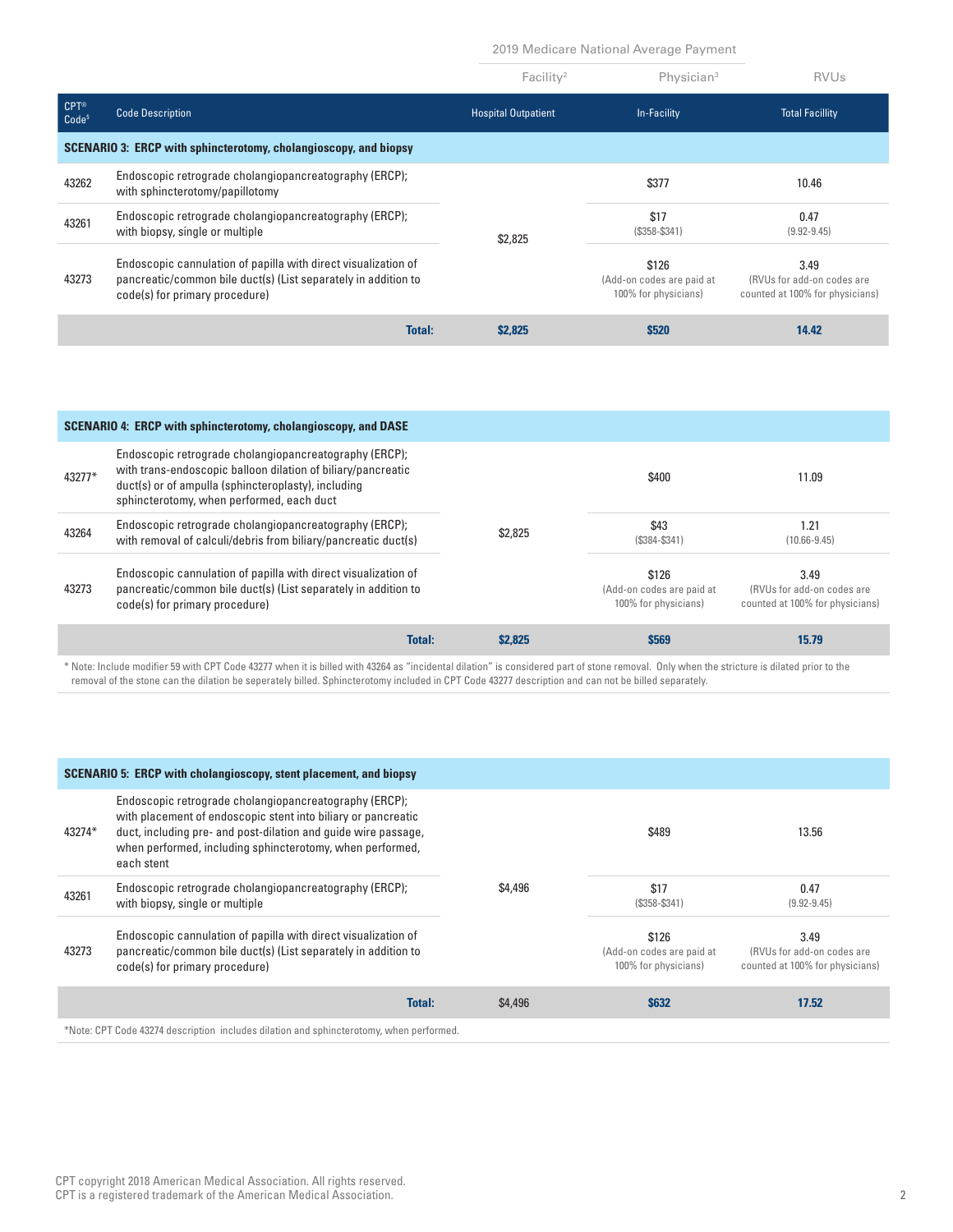2019 Medicare National Average Payment

|                                        |                                                                                                                                                                    | Facility <sup>2</sup>      | Physician <sup>3</sup>                                     | <b>RVUs</b>                                                           |
|----------------------------------------|--------------------------------------------------------------------------------------------------------------------------------------------------------------------|----------------------------|------------------------------------------------------------|-----------------------------------------------------------------------|
| $CPT^{\circledR}$<br>Code <sup>5</sup> | <b>Code Description</b>                                                                                                                                            | <b>Hospital Outpatient</b> | <b>In-Facility</b>                                         | <b>Total Facillity</b>                                                |
|                                        | SCENARIO 6: ERCP with sphincterotomy, cholangioscopy, lithotripsy, and stone removal                                                                               |                            |                                                            |                                                                       |
| 43265*                                 | Endoscopic retrograde cholangiopancreatography (ERCP);<br>with destruction of calculi, any method (eq. mechanical,<br>electrohydraulic, lithotripsy)               |                            | \$457                                                      | 12.69                                                                 |
| 43262                                  | Endoscopic retrograde cholangiopancreatography (ERCP);<br>with sphincterotomy/papillotomy                                                                          | \$4,496                    | \$36<br>$(S377 - S341)$                                    | 1.01<br>$(10.46 - 9.45)$                                              |
| 43273                                  | Endoscopic cannulation of papilla with direct visualization of<br>pancreatic/common bile duct(s) (List separately in addition to<br>code(s) for primary procedure) |                            | \$126<br>(Add-on codes are paid at<br>100% for physicians) | 3.49<br>(RVUs for add-on codes are<br>counted at 100% for physicians) |
|                                        | <b>Total:</b>                                                                                                                                                      | \$4,496                    | <b>S619</b>                                                | 17.19                                                                 |

\* Effective 1/1/2014 CPT Code 43265 was revised to reference any form of stone destruction (e.g., mechanical, electrohydraulic, lithotripsy), and clarified that it included removal of stones or debris described by 43264. CPT Code 43264 - ERCP; with removal of calculi/debris from biliary/pancreatic duct(s) is NOT separately reportable. Current CCI edit does not allow submission of this coding combination on a claim.

|       | <b>SCENARIO 7: ERCP with sphincterotomy, cholangioscopy, and dilation</b>                                                                                                                                                  |         |                                                            |                                                                       |
|-------|----------------------------------------------------------------------------------------------------------------------------------------------------------------------------------------------------------------------------|---------|------------------------------------------------------------|-----------------------------------------------------------------------|
| 43277 | Endoscopic retrograde cholangiopancreatography (ERCP);<br>with trans-endoscopic balloon dilation of biliary/pancreatic<br>duct(s) or of ampulla (sphincteroplasty), including<br>sphincterotomy, when performed, each duct | \$2,825 | \$400                                                      | 11.09                                                                 |
| 43273 | Endoscopic cannulation of papilla with direct visualization of<br>pancreatic/common bile duct(s) (List separately in addition to<br>code(s) for primary procedure)                                                         |         | \$126<br>(Add-on codes are paid at<br>100% for physicians) | 3.49<br>(RVUs for add-on codes are<br>counted at 100% for physicians) |

Note: Effective 1/1/2014 CPT Code 43277 was newly created and includes guide wire passage and sphincterotomy (CPT Code 43262), when performed. CPT Code 43262-ERCP with spinchterotomy is not seperately reportable.

| <b>Total:</b> | \$2,825 | \$526 | 14.58 |
|---------------|---------|-------|-------|

| <b>SCENARIO 8: ERCP with cholangioscopy, and removal of foreign body</b> |                                                                                                                                                                    |         |                                                            |                                                                       |  |
|--------------------------------------------------------------------------|--------------------------------------------------------------------------------------------------------------------------------------------------------------------|---------|------------------------------------------------------------|-----------------------------------------------------------------------|--|
| 43275                                                                    | Endoscopic retrograde cholangiopancreatography (ERCP); with<br>removal of foreign body(s) or stent(s) from biliary/pancreatic<br>duct(s)                           |         | \$398                                                      | 11.04                                                                 |  |
| 43273                                                                    | Endoscopic cannulation of papilla with direct visualization of<br>pancreatic/common bile duct(s) (List seperately in addition to<br>code(s) for primary procedure) | \$2,825 | \$126<br>(Add-on codes are paid at<br>100% for physicians) | 3.49<br>(RVUs for add-on codes are<br>counted at 100% for physicians) |  |
|                                                                          | <b>Total:</b>                                                                                                                                                      | \$2.825 | <b>\$524</b>                                               | 14.53                                                                 |  |

### **C-Code Information**

For all C-Code information, please reference the C-code Find[er: http://www.bostonscientific.com/reimbursement](http://www.bostonscientific.com/reimbursement)